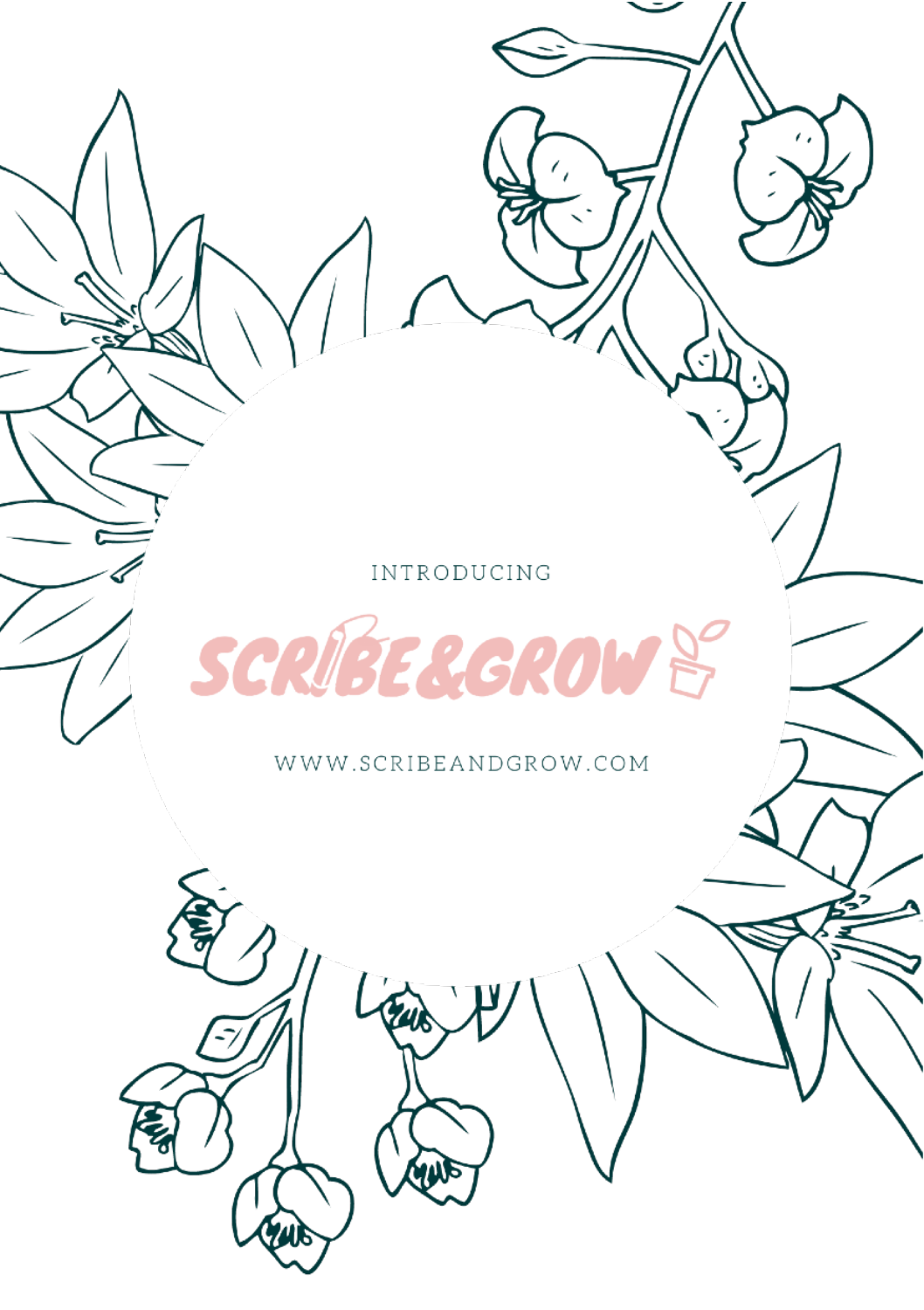## **Plantable Cards**

Scribe and Grow started with fun and thoughtful greeting cards, cards you can plant after use...how cool is that!?

Based on the Isle of Skye all our cards are made with paper packed full of beefriendly flower seeds and made from 100% pre-consumer recycled cotton.

Each card is packaged in a biodegradable, compostable sleeve and kraft paper envelope.

Fancy something you can't see on our website? We work with stockists to meet their needs - new designs and exclusive prints available.

All designs are licensed for commercial use.

|                   | Unit<br>Cost | <b>RRP</b> | <b>Mark</b><br>$\overline{3}$ qu | <b>Mark</b><br>up % |  |  |  |
|-------------------|--------------|------------|----------------------------------|---------------------|--|--|--|
| $1 - 100$         | £2.00        | £3.99      | £1.99                            | 99.5%               |  |  |  |
| $100 - 500$       | £1.85        | £3.99      | £2.14                            | 115.6%              |  |  |  |
| $500 - 1000$      | £1.65        | £3.99      | £2.34                            | 141.8%              |  |  |  |
| 1000 - 2000       | £1.35        | £3.99      | £2.64                            | 195.5%              |  |  |  |
| 2000 and<br>above | £1.15        | £3.99      | £2.84                            | 246.9%              |  |  |  |

Paper seed card has a 2 year shelf life

Interested in our cards? Contact Izzy to discuss your order using the details below



[scribeandgrow@gmail.com](mailto:scribeandgrow@gmail.com)

- scribe\_and\_grow
- F scribeandgrow